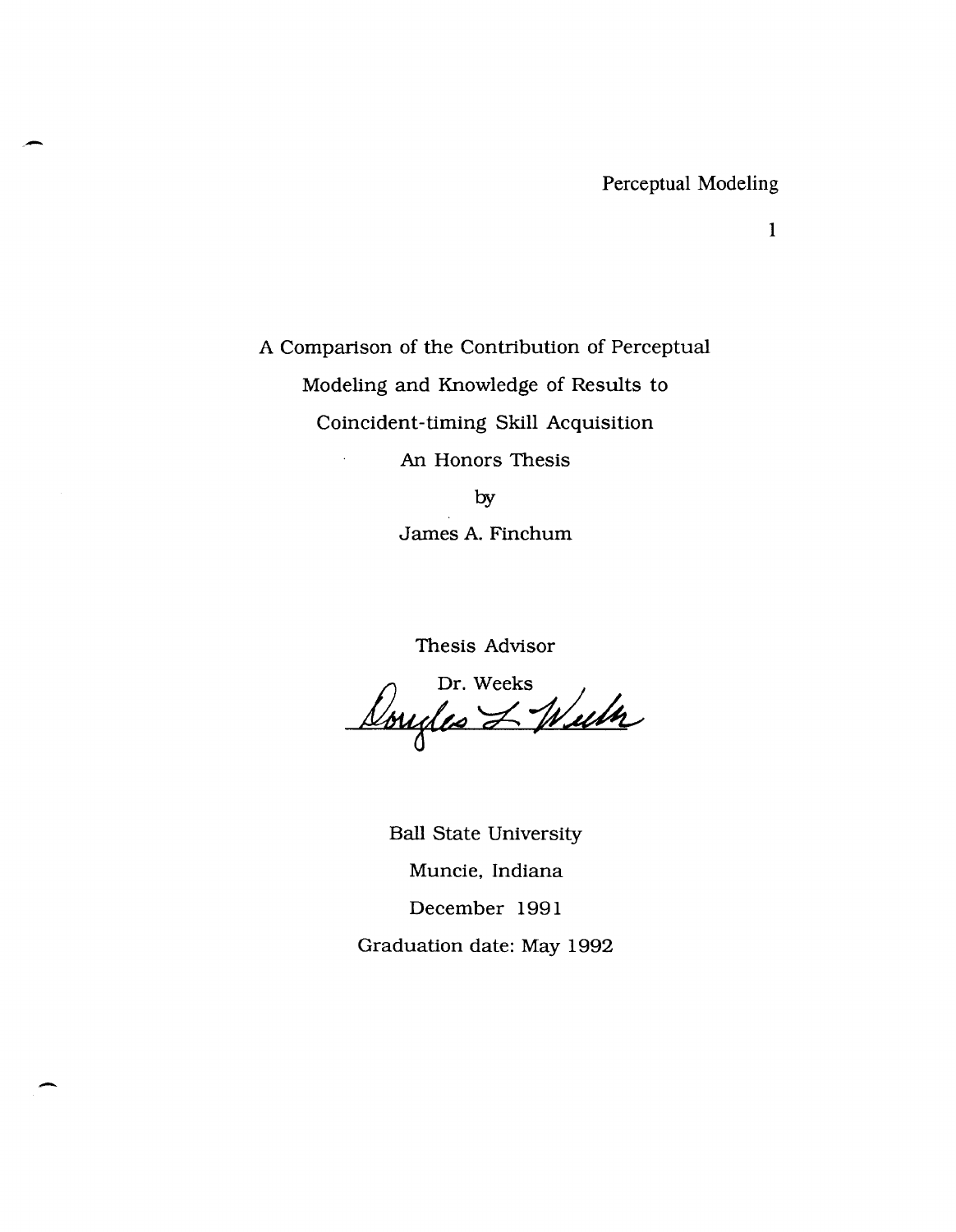#### Perceptual Modeling



-

2

#### Abstract

While a few studies have compared the relative contribution of knowledge of results (KR) and modeling to learning of closed motor skills (e.g., McCullagh & Little, 1989; Ross, Bird, Doody, & Zoeller. 1985). the strength of each in contributing to open skill acquisition. specifically coincident-timing skill acquisition. is largely unexplored. Weeks (1991) has demonstrated that coincident-timing skill acquisition is accelerated if subjects receive pre-practice modeling with the perceptual demands of the task. Specifically. subjects passively viewing stimulus runway lights on a Bassin anticipation timer were more accurate on initiation of active practice than subjects simply initiating practice with KR. In these experiments. the groups receiving perceptual modeling also received KR; therefore. the relative contribution of modeling independent of KR is unknown. This study compared the contribution of perceptual modeling independent of KR in learning a coincident-timing task. Subjects  $(n=48)$  were randomly assigned to one of four groups: a modeling+KR group. a modeling only group. a KR only group, or a no modeling/no KR group. A Bassin timing apparatus was used to provide perceptual modeling and support measurement of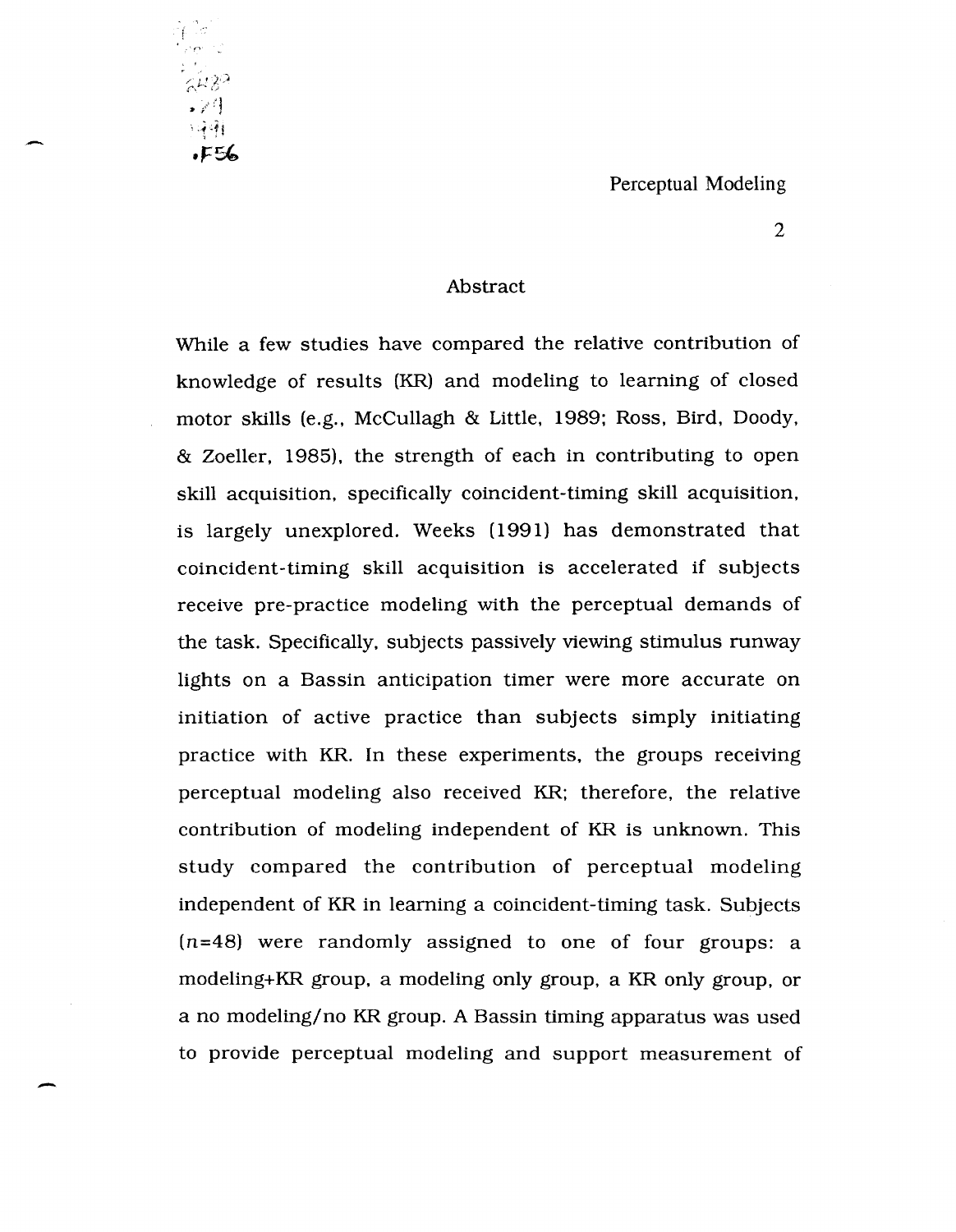coincident-timing ability. The task consisted of a 60 cm right-toleft arm motion to knock over a barrier coincident with the lighting of the final light on the stimulus runway. Groups receiving modeling viewed the lights ten times prior to the initiation of twenty active practice trials, while groups given KR (in ms early or late in displacing the barrier) received it after each trial. Results indicated that groups receiving perceptual modeling initiated practice with less absolute constant error (ACE) than the KR only group. However, the KR only group was more accurate later in practice than the group receiving only perceptual modeling. The no KR/no modeling group performed with significantly less accuracy throughout acquisition than any other group. It was concluded that perceptual modeling is relatively more important than KR early in practice, but was not sufficient to encourage improvement in mid to late acquisition. Instead, KR appears to be relatively more important than modeling in this stage of acquisition. Overall, optimal conditions for skill acquisition seem to arise when perceptual modeling is used in combination with KR.

-

 $\overline{\phantom{0}}$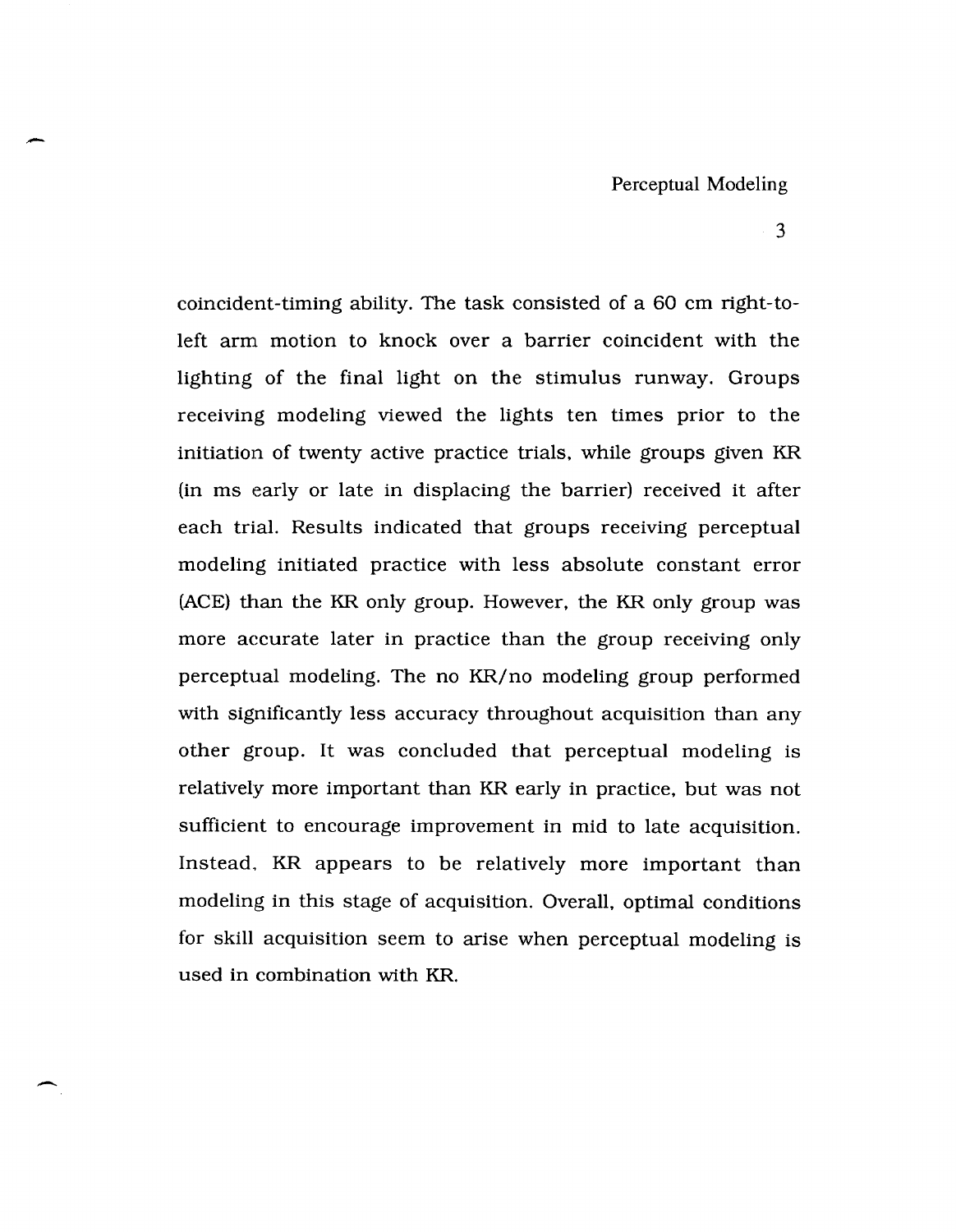#### Introduction

-

-

In recent years, two variables that have been the focus of much research in motor behavior are pre-practice modeling of a skill to be learned, and feedback provided to the learner during practice, commonly referred to as knowledge of results (KR). The interest in these variables is primarily due to each variable's ability to accelerate motor skill acquisition. Studies have confirmed that KR is a very powerful variable in optimizing skill acquisition (Samoni, Schmidt, and Walter, 1984). While only a few studies have compared the relative contribution of KR and modeling to learning of closed motor skills (e .g., McCullagh & Little, 1989; Ross, Bird, Doody, & Zoeller, 1985), the strength of each in contributing to open skill acquisition has only recently been explored by Weeks (1991). In this study. a group of subjects receiving a special form of modeling termed perceptual modeling and KR was compared to a group of subjects receiving only KR. In perceptual modeling subjects view the external stimulus. this is different from motoric modeling in which subjects view the skill being performed. While the group receiving modeling initially out-performed the group receiving only KR, the group receiving only KR eventually performed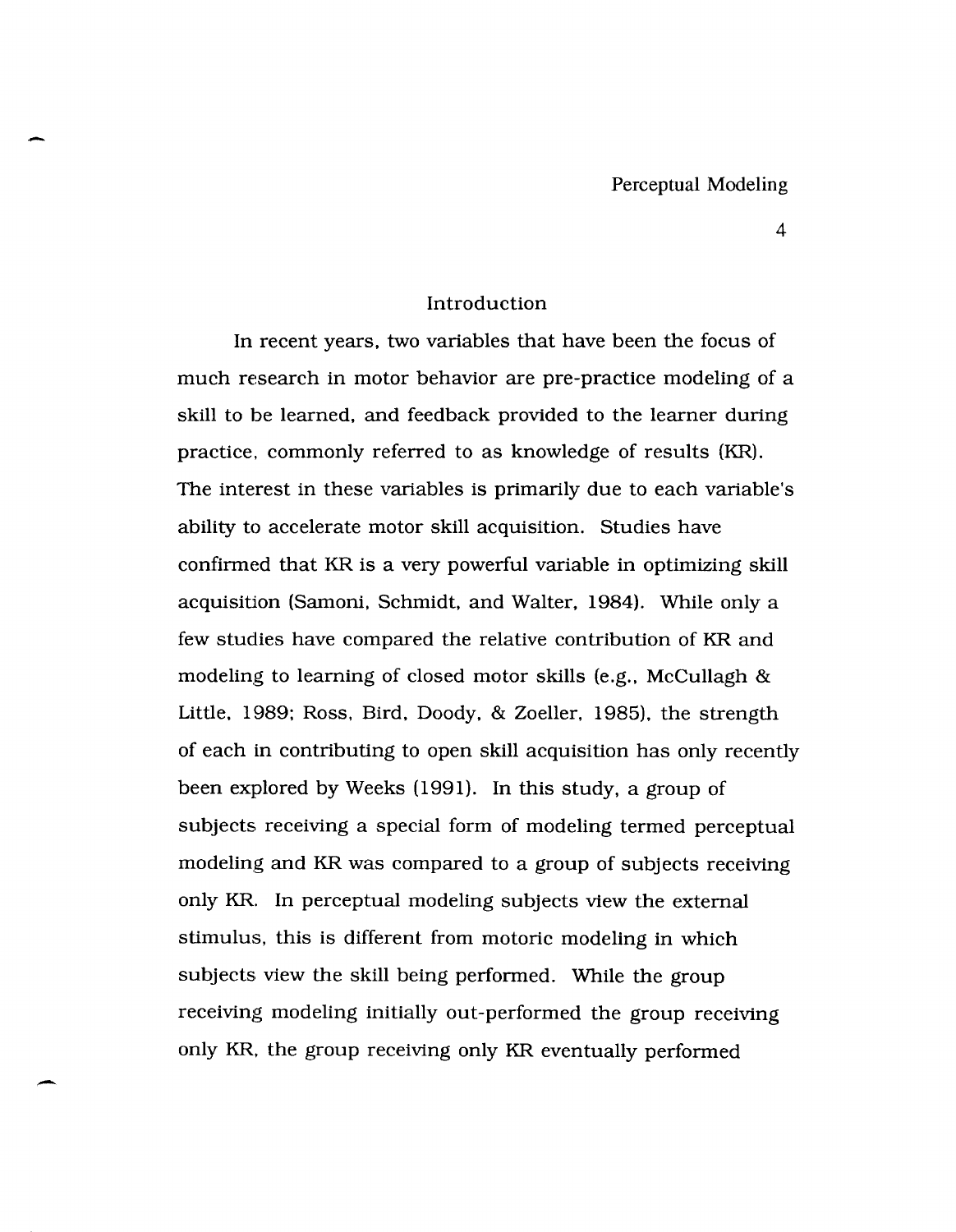similarly to the group receiving modeling and KR. Thus the beneficial effects of modeling were most prominent early in learning, but during active practice, the powerful effect of KR took over, thereby, masking any earlier advantage due to modeling alone. Because a group was not included which received modeling only, it was not clear whether modeling, like KR, alone could be sufficient to support continued improvement in acquisition. In addition, it was not clear which of the two variables, modeling or KR, was most beneficial to learning. Thus, it was the purpose of this study to establish the relative contribution that perceptual modeling made to open skill acquisition in order to contrast the effects of modeling and KR separately, as it has been done for closed skills (McCullagh & Little, 1989; Ross et al., 1985). The motor skill employed involved visually tracking a rapidly paced, external stimulus while performing a rapid arm movement to time the arrival of the external stimulus at a particular point in time and space. Based upon the coincidence between the arrival of the stimulus at a particular location and the timing of the arm movement, electronic clocks allowed the determination of timing error as a measure of performance improvement. These skills are

-

--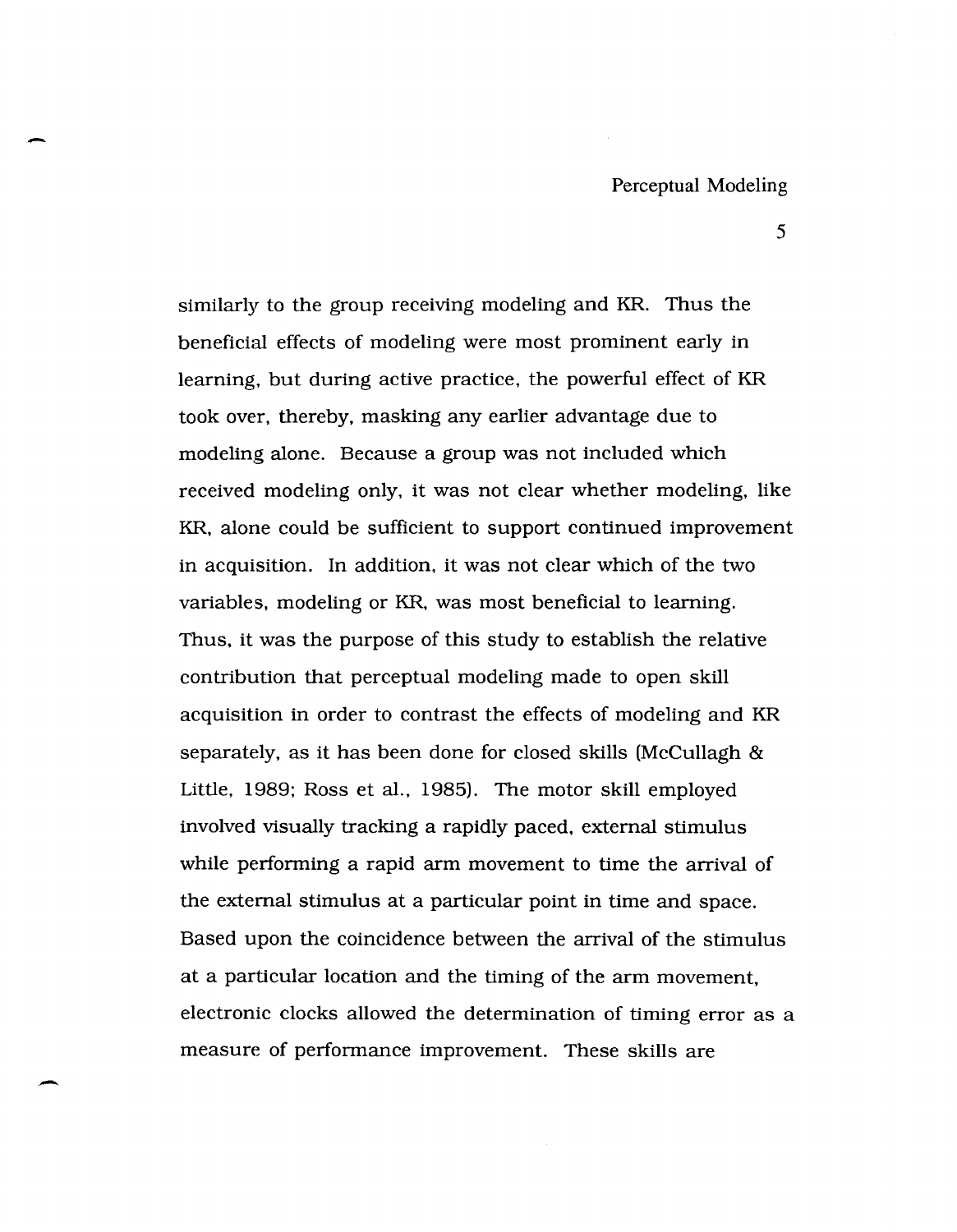commonly referred to as coincident-timing skills. The timingerror in the form of milliseconds early or late, was used as KR for subjects in a group designated to receive KR. Subjects in groups designated to receive perceptual modeling received it prior to acquisition by viewing the external stimulus ten times.

#### Method

#### **Subjects**

Forty-eight right-handed, undergraduate female volunteers from physical education activity classes served as subjects in the study. Each subject was randomly assigned to one of four groups, thus each group consisted of 12 subjects.

#### Apparatus

-.

A Bassin timing apparatus, consisting of a 3.75 meter lighted runway with 80, .5 cm lights imbedded in the top surface at 4.5 cm distances, was used to provide the modeling experiences and subsequently measure timing performance. The runway was constructed so that the lights could be sequentially lit, thereby simulating an object rapidly approaching the seated subject. As the lights were sequentially lit, appearing to move toward the subject from the left, the subjects moved their right arm from right to left through a 60 cm distance to knock over a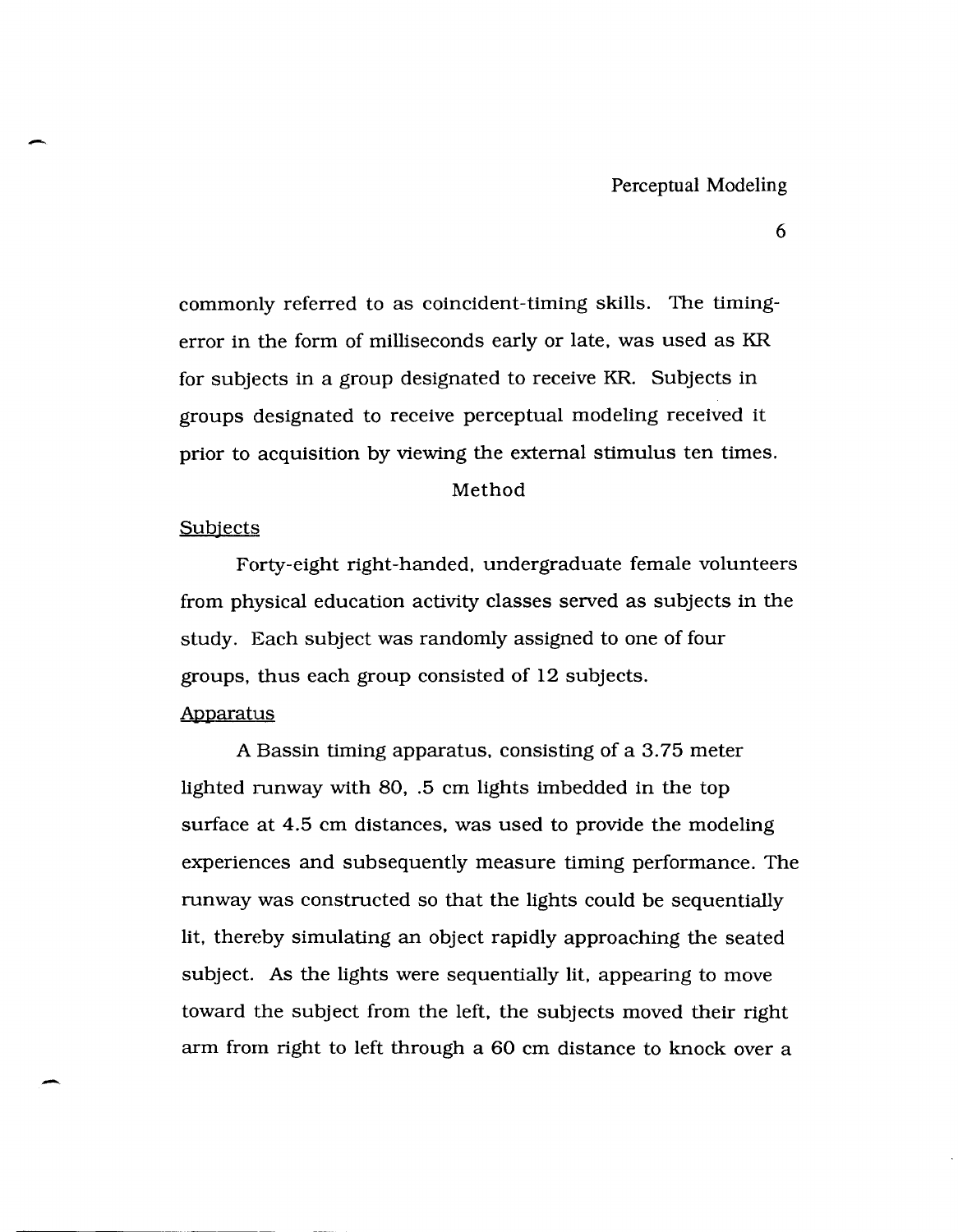barrier at the same time that the last light on the runway was lit. The modeling and actual practice took place with lights appearing to move at 15 mph. Before the lights started, the subjects signaled they were ready to begin a trial by pressing down a start button 60 cm from the barrier. They kept it pressed down until the lights were illuminated. After the sequence of lights was started, the button was released and the movement toward the barrier was made with the goal being to knock over the barrier as the final runway light was lit. A clock measured the amount of time in milliseconds between the lighting of the final light and when the subject knocked over the barrier. This information, called timing error, served as KR during practice, and was the measure of performance analyzed in data analysis as an indicator of performance improvement. Procedure

-

-

There were four groups in this experiment. The first group received perceptual modeling and KR. The modeling was provided by allowing the subject to passively view the speed of the lights prior to initiating practice. During the modeling trials, the subjects were only to watch the lights and make no arm movement. The subject were given 10 chances to view the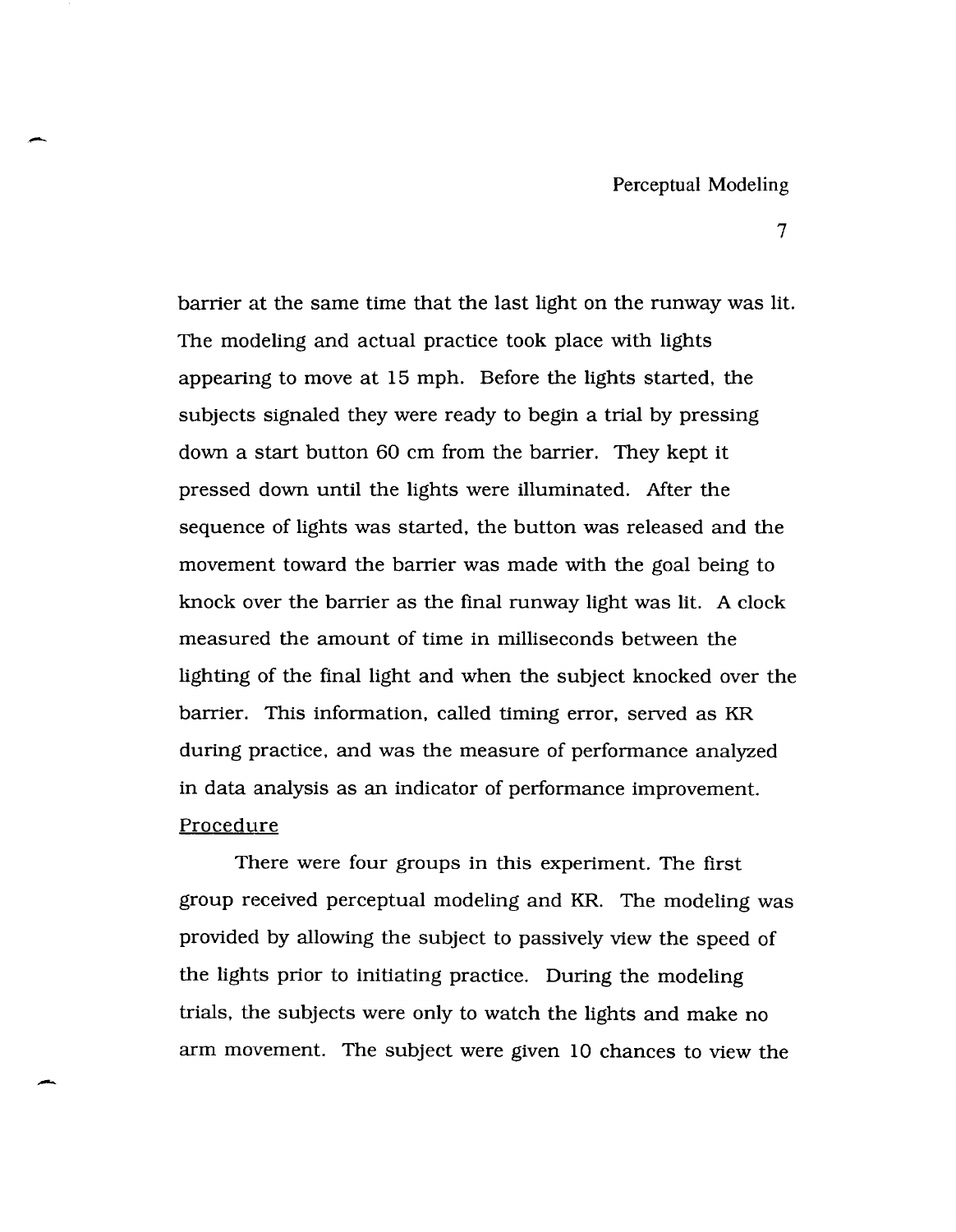approaching lights before initiating practice with KR. The second group received perceptual modeling but no KR. The third group received no perceptual modeling but got KR during practice. The final group received neither modeling nor KR, and thus served as a control group. Each subject performed twenty acquisition trials at 15 mph. KR, in the form of milliseconds of error, was given to appropriate groups following each of the twenty trials. *Mter* the twenty acquisition trials, all groups performed another eight trials in a retention test in which none of the groups received KR.

#### Data Analysis

--

Timing error scores were grouped into blocks of four trials resulting in five acquisition blocks and two retention blocks. Constant error and variable error were determined for each block of trials for each subject to eliminate the possibility that constant error scores for subjects within a group could cancel each other out due to opposite signs. All constant error scores were converted to absolute values prior to obtaining a group average for each block. Absolute constant error and variable error were analyzed in separate analyses of variance with groups and bloeks as factors. Type I error rate was established at p=.05.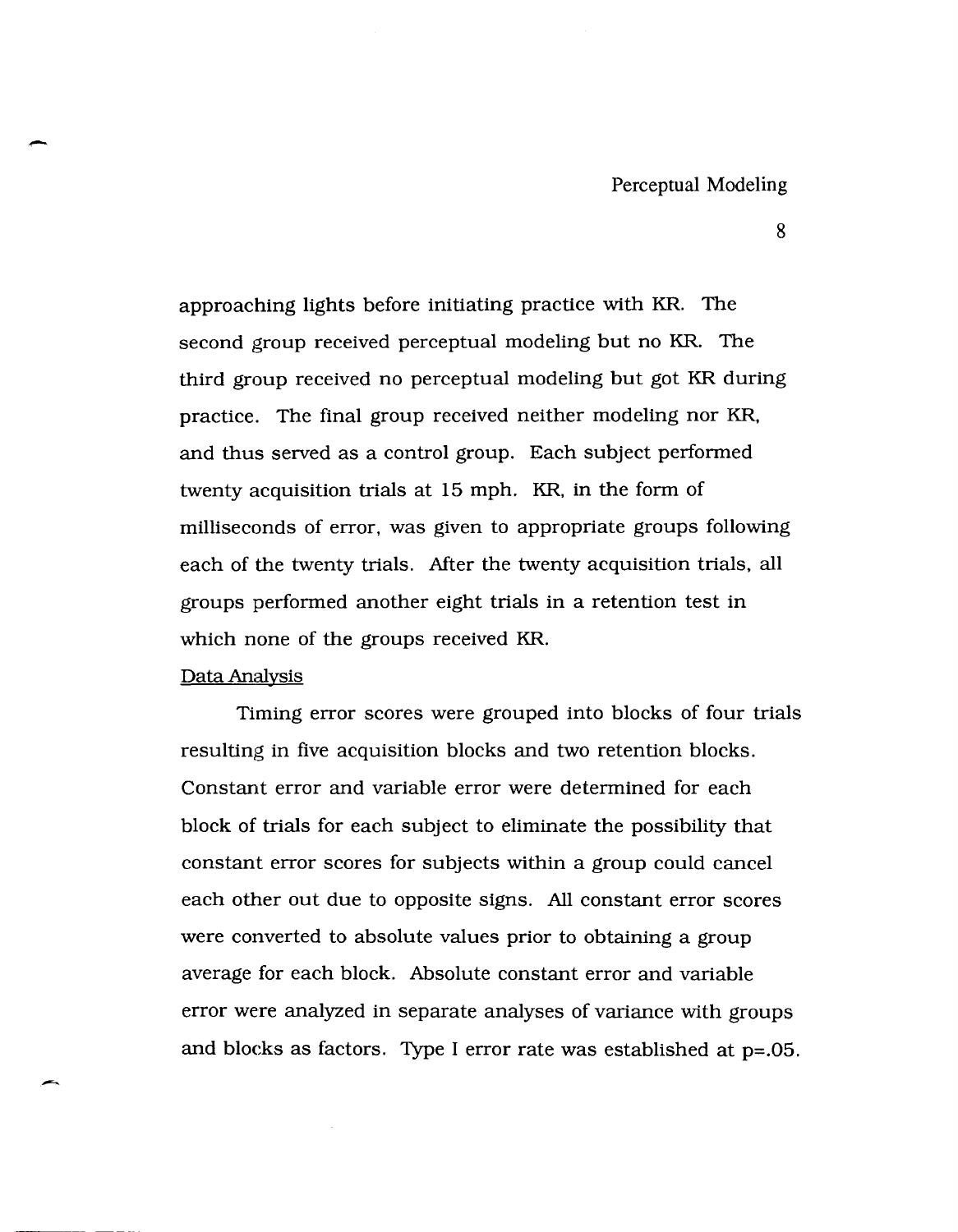### Results

#### Absolute Constant Error

-

-

Analysis of ACE data showed main effects for group, F(3,44)=4.55, p=.007 and block, F(4,176)=13.79, p <.001. ACE score for each group are displayed in Figure 1 and Table 1. Note that the groups performing with least error on initiation of practice were the groups receiving modeling. The group receiving KR only, while initiating practice at a higher level of error than either modeling group, performed relatively equally to the modeling plus KR group by the second block of trials. The group receiving modeling only initially performed similarly to the modeling plus KR group, but by the second block of trials was at a significantly higher level of error.

Insert Figure 1 and Table 1 about here

#### Variable Error

Analysis of VE data showed main effects for group, F(3,44)=3.02, p=.040 and block, F(4,176)=2.95, p=.022. As seen in Figure 2 and Table 2, the KR only group initiated practice with the least variability from trial-to-trial, followed by each of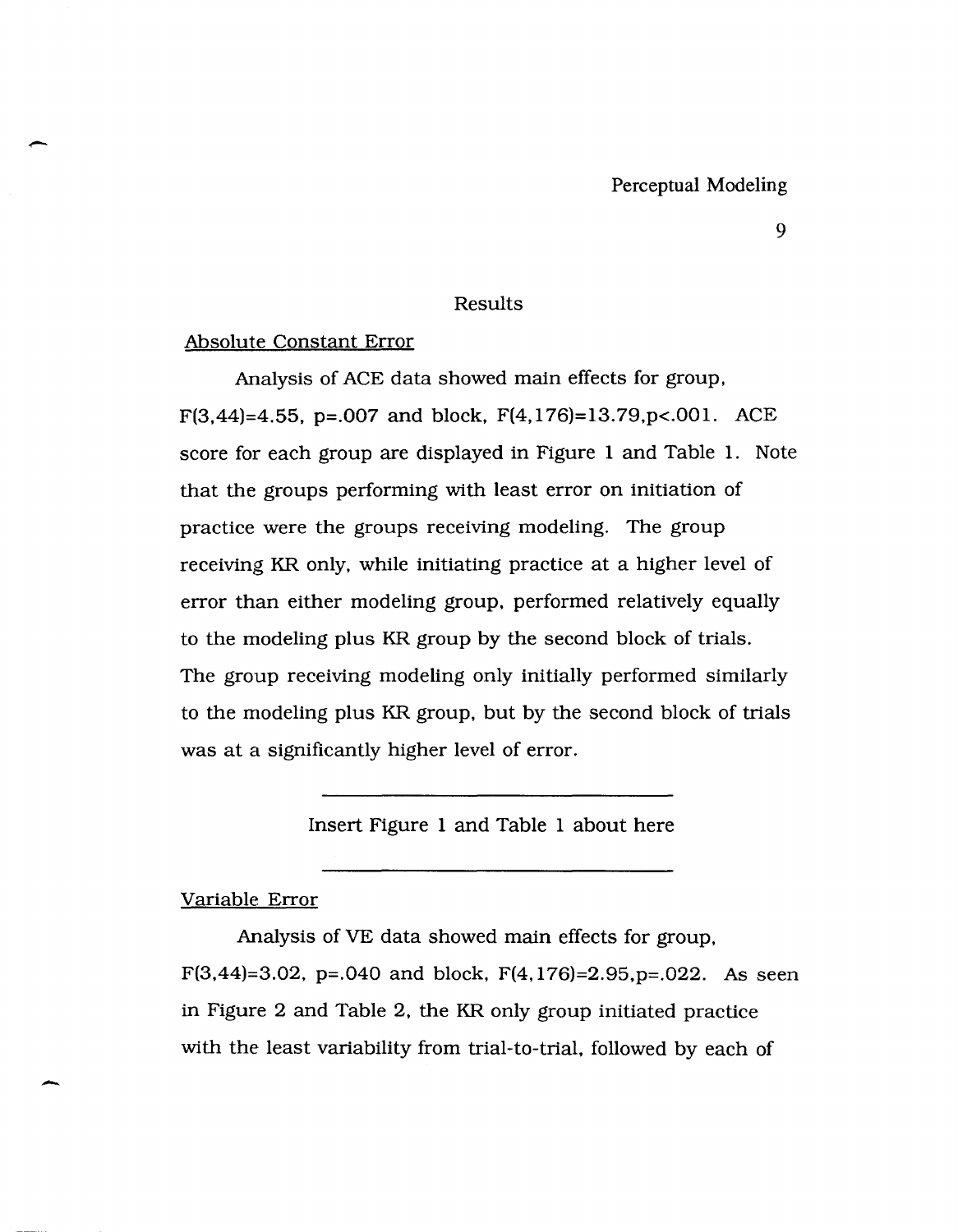the modeling groups. Note, however, that by blocks two and three, the modeling plus KR group displayed the most stable performance, indicating that large trial-to-trial adjustments were not necessary to maintain accuracy. While the KR only group was initially the least variable, by blocks two and three the group remained at about the same variability. Note that even though the modeling only group initially was more variable, by blocks two and three the group performed similarly to the KR only group.

-

-

### Insert Figure 2 and Table 2 about here

#### Discussion

The results of this experiment indicated that while all groups improved over the acquisition trials, the groups receiving KR improved CE rapidly while the groups receiving no KR improved slowly and not to the same degree. The addition of the group receiving only perceptual modeling showed that modeling is only slightly more important than KR early in practice, but was not sufficient enough to cause improvement in mid to late practice. The groups receiving KR, on the other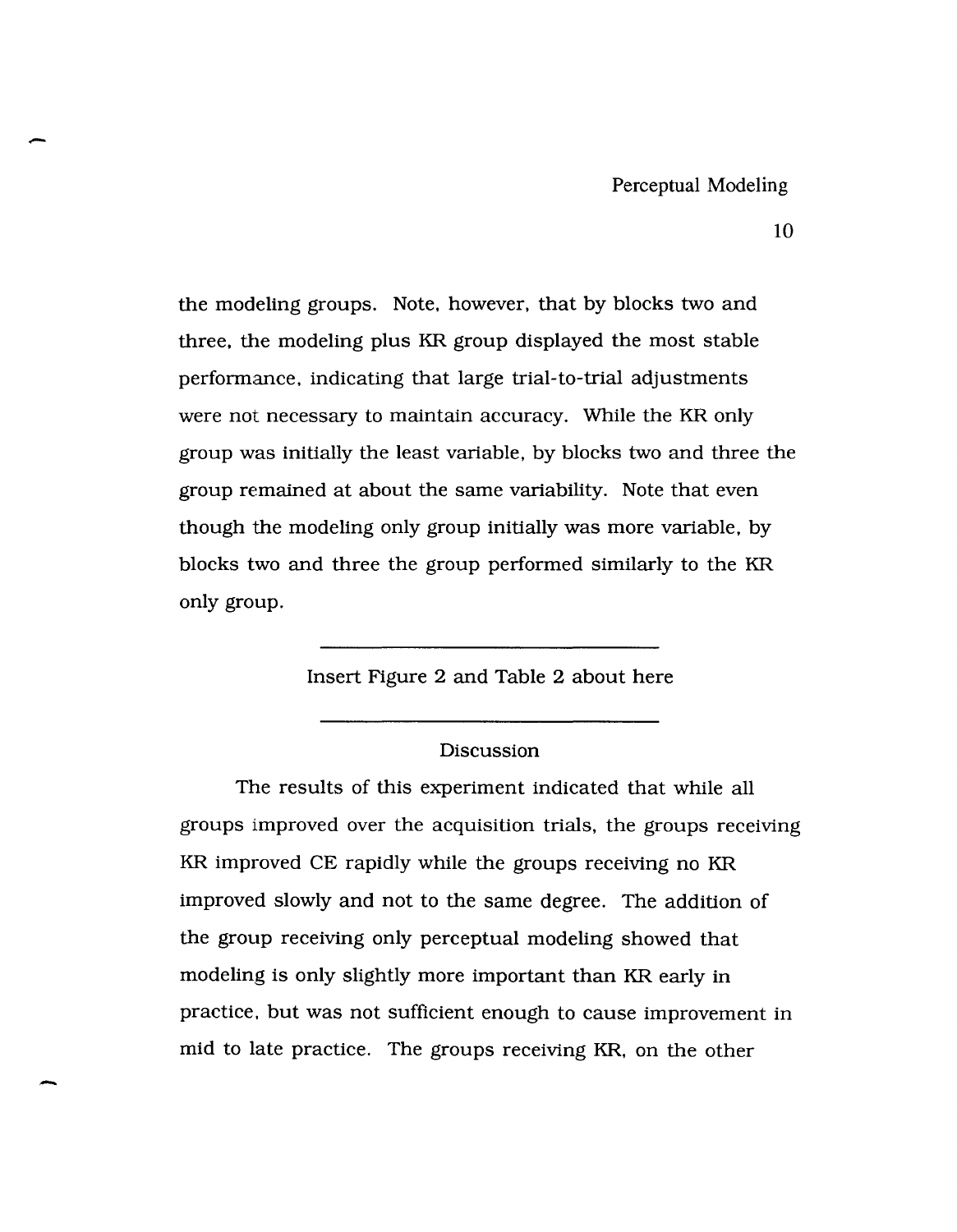hand, became more accurate as practice continued, thus showing that KR is more effective in increasing accuracy than perceptual modeling.

-

-

When looking at VE, the group receiving perceptual modeling had a relatively higher variability in the first block than did the group receiving KR only. This suggest that although perceptual modeling helps CE, it may cause the subjects to become more variable about the mean. Although perceptual modeling only slightly aided accuracy early in the acquisition phase and KR was significantly more important in the mid to late stages of acquisition, the optimal conditions for coincidenttiming skill acquisition seems to be perceptual modeling used in conjunction with KR.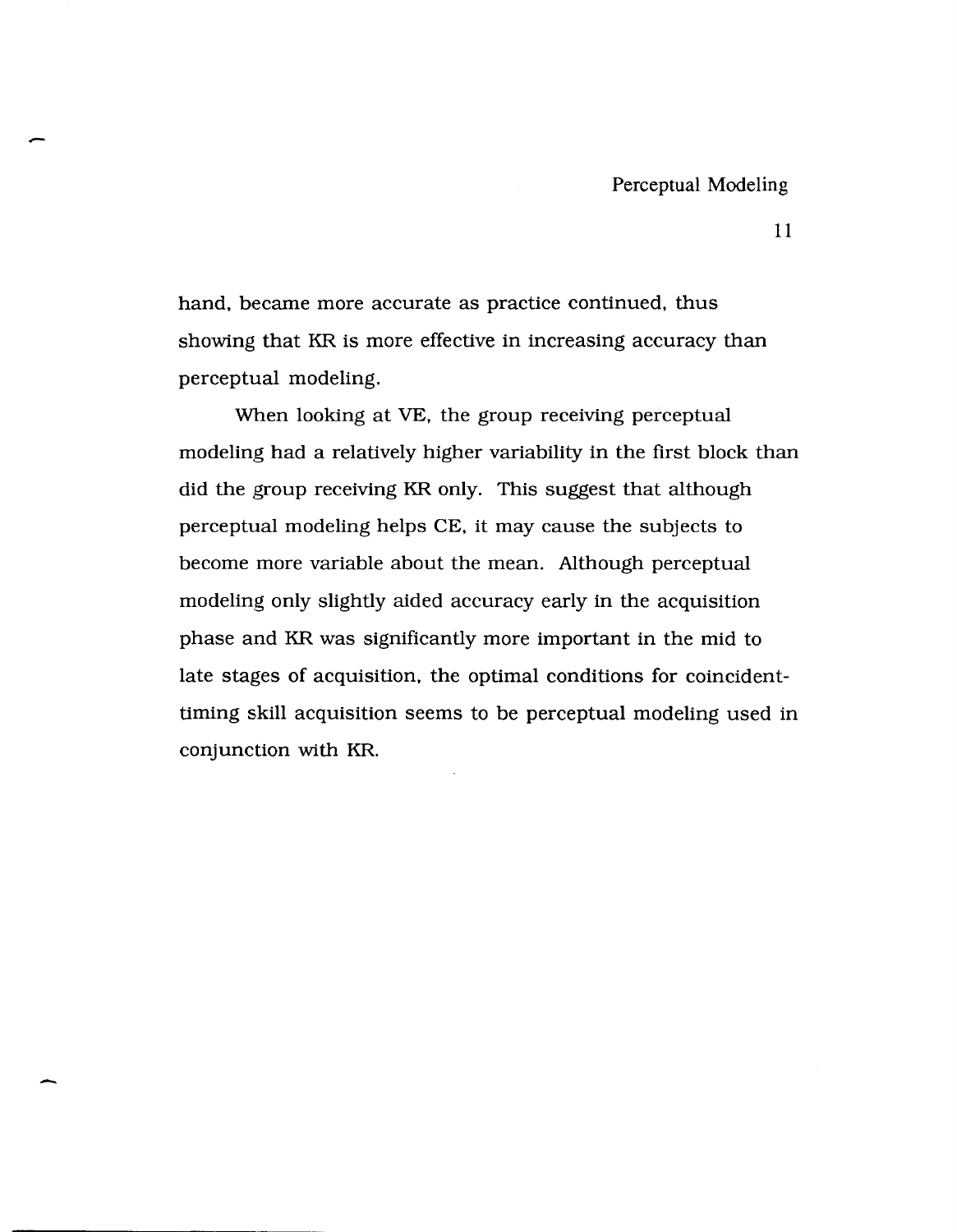#### References

Gould, D.R., & Roberts, G.C. (1981) . Modeling and motor skill acquisition. Quest, 33,214 -2 3 O.

-

- McCullagh, P., Weiss, M.R., & Ross, D. (1989). Modeling considerations in motor skill acquisition and performance: an integrated approach. Exercise and Sport Science Reviews, 17, 475-513.
- Salmoni, A.W., Schmidt, R.A., & Walter, C.B. (1984). Knowledge of results and motor learning: a review and critical reappraisal. Psychological Bulletin. 95, 355-386.
- Scully, D.M., & Newell, K.M. (1985). Observational learning and the acquisition of motor skills: toward a visual perception perspective. Journal oj Human Movement Studies. 12, 169-187.
- Weeks, D. (1991). A visual pre-training approach to observational learning: effects on coincident-timing skill acquisition. Paper presented at the American Alliance for Health, Physical Education, Recreation, and Dance annual conference, San Francisco, April, 1991.
- McCullagh P., & Little W.S., (1989). A Comparison of Modalities in Modeling. Human Performance, 2, 101-111.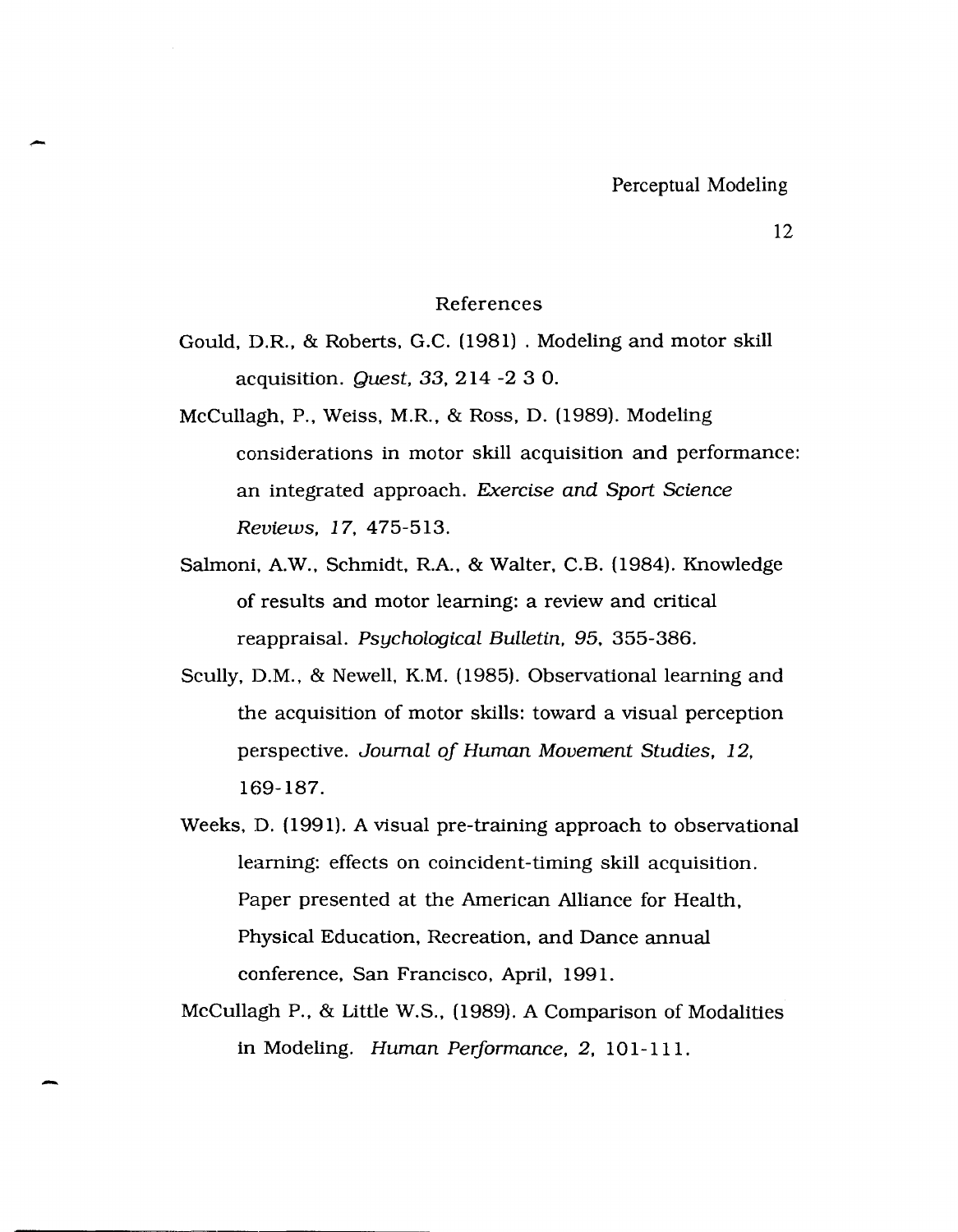Ross, D., Bird, A.M., Doody, S.G., Zoeller, M. (1985). Effects of modeling and videotape feedback with knowledge of results on motor performance. Human Movement Science, 4, 149-157.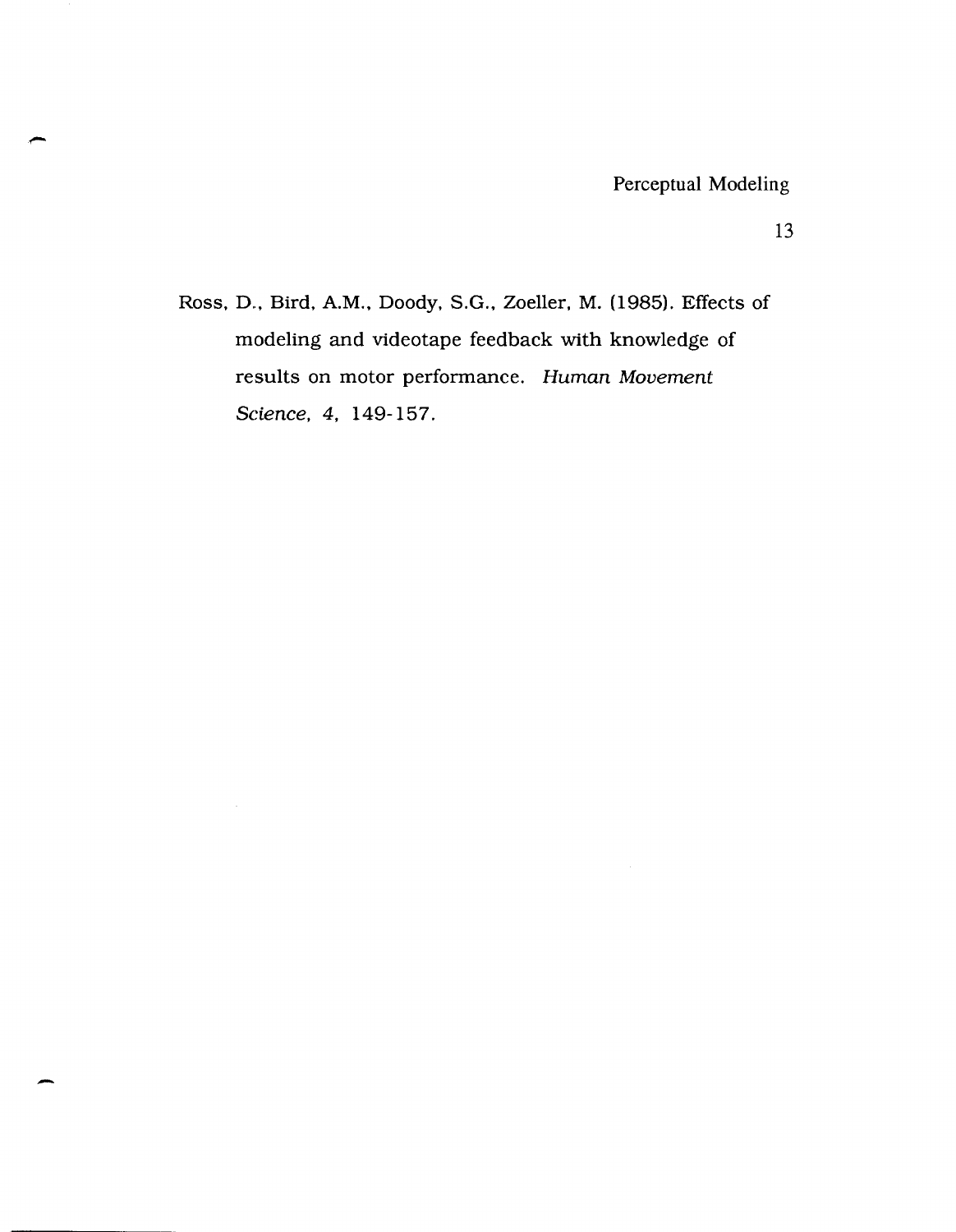### Table 1

-

# Absolute Constant Error for each Group

|           | <b>Blocks</b> |              |       |      |      |  |
|-----------|---------------|--------------|-------|------|------|--|
| Groups    | 1             | $\mathbf{2}$ | 3     | 4    | 5    |  |
| MOD+KR    | 92.4          | 57.5         | 40.9  | 42.3 | 35.3 |  |
| KR only   | 102.2         | 61.0         | 35.2  | 37.3 | 36.4 |  |
| MOD only  | 93.4          | 85.0         | 82.7  | 75.5 | 82.6 |  |
| NO MOD/KR | 132.4         | 123.2        | 104.8 | 98.2 | 95.5 |  |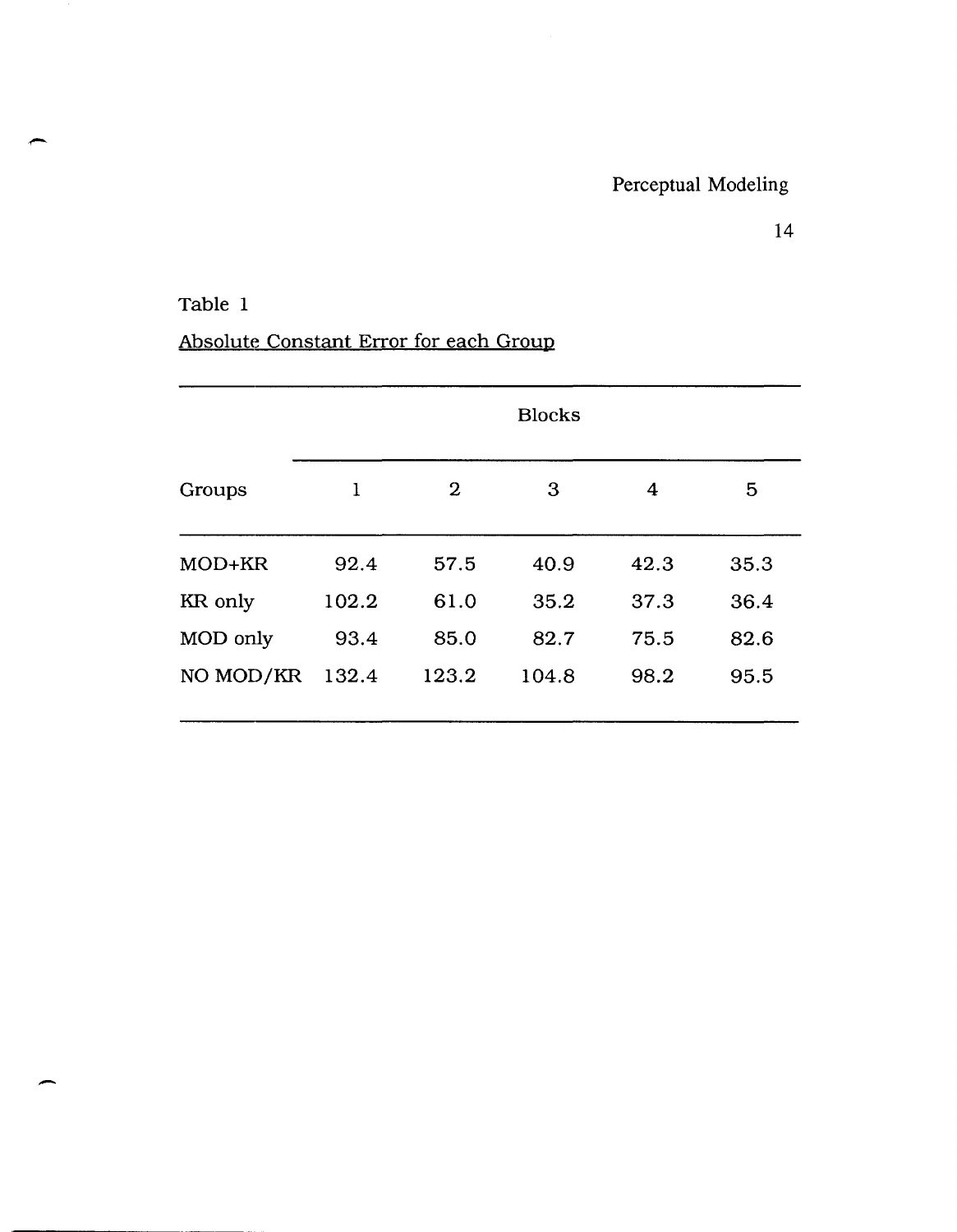## Table 2

-

# Variable Error for each Group

|           | <b>Blocks</b> |          |      |      |      |  |
|-----------|---------------|----------|------|------|------|--|
| Groups    | 1             | $\bf{2}$ | 3    | 4    | 5    |  |
| MOD+KR    | 58.7          | 42.0     | 44.5 | 52.1 | 46.8 |  |
| KR only   | 52.6          | 47.8     | 52.0 | 47.1 | 52.0 |  |
| MOD only  | 64.8          | 51.6     | 46.6 | 52.6 | 50.7 |  |
| NO MOD/KR | 82.6          | 66.1     | 59.3 | 58.5 | 68.9 |  |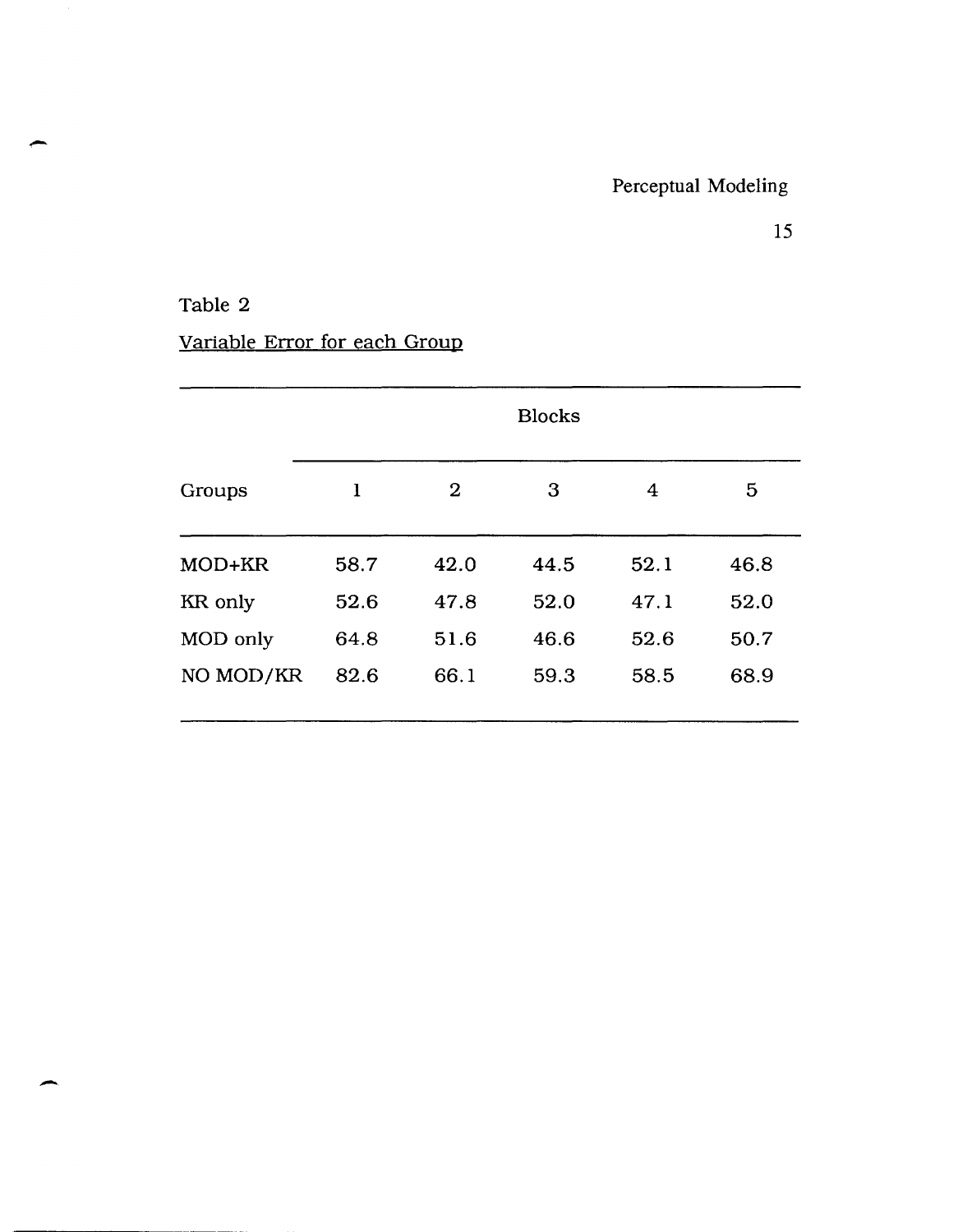Perceptual Modeling

16

## Figure Caption

Figure 1. Absolute Constant Error for Each Group

Figure 2. Variable Error for Each Group

 $\bar{\beta}$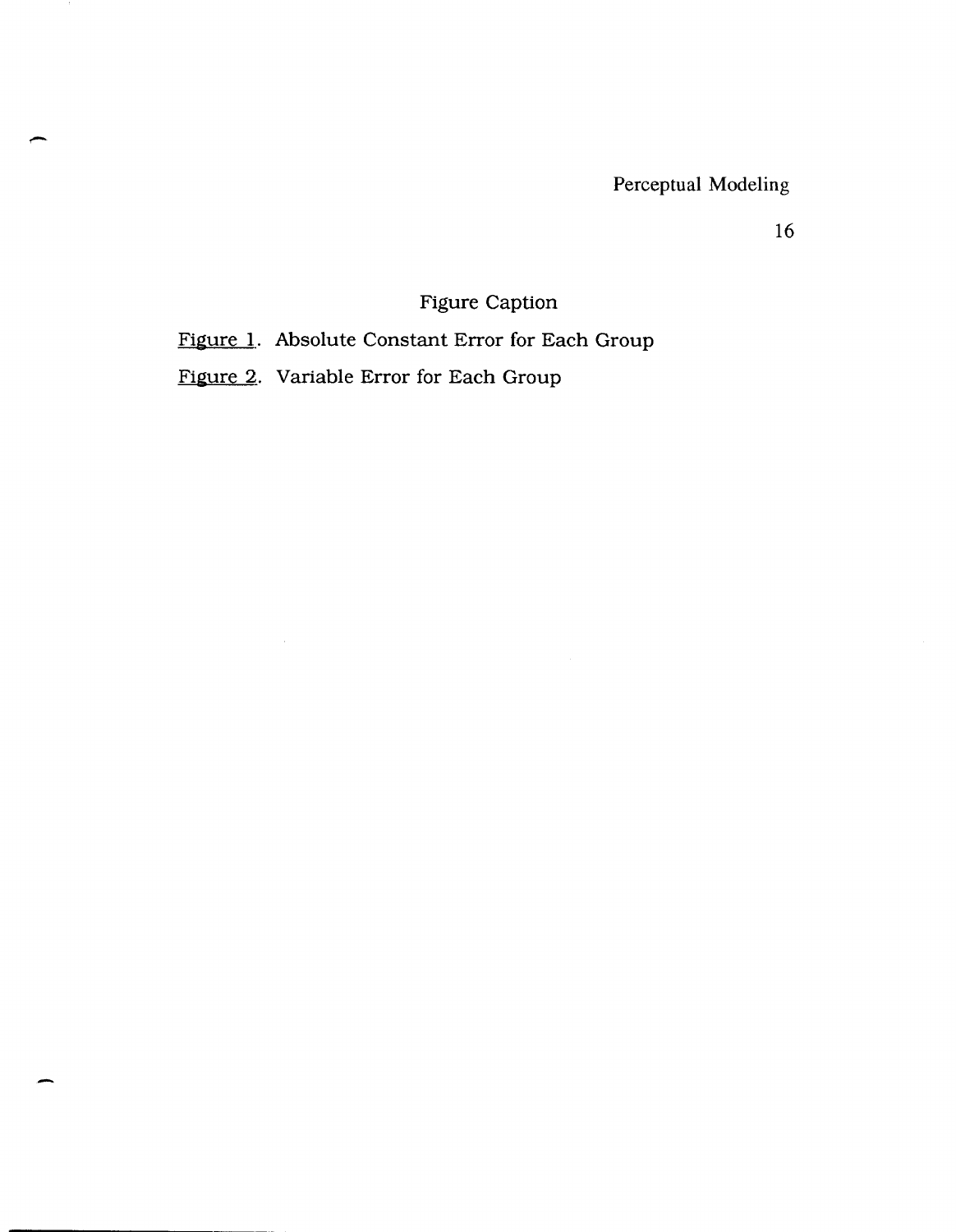

-

 $\mathcal{A}$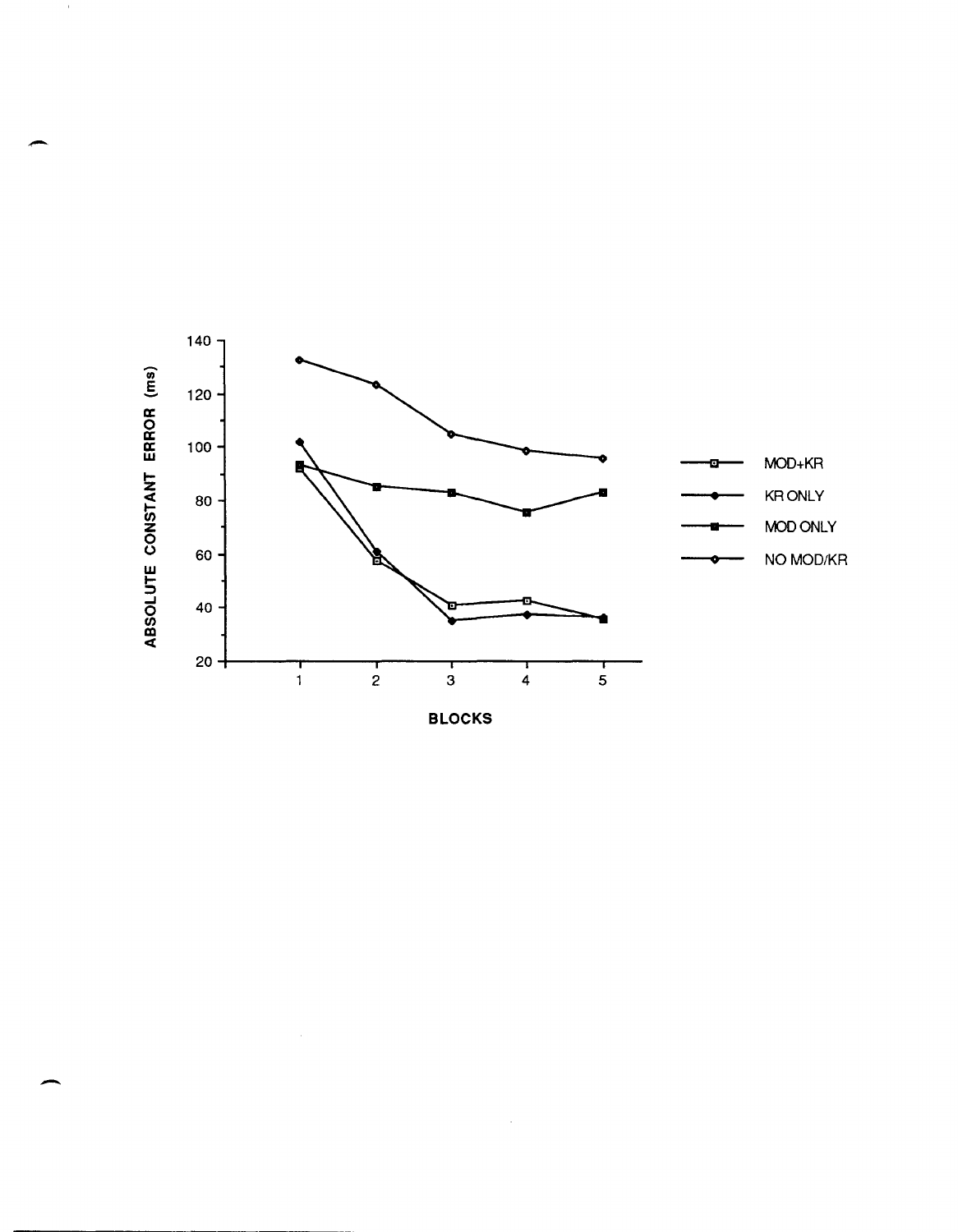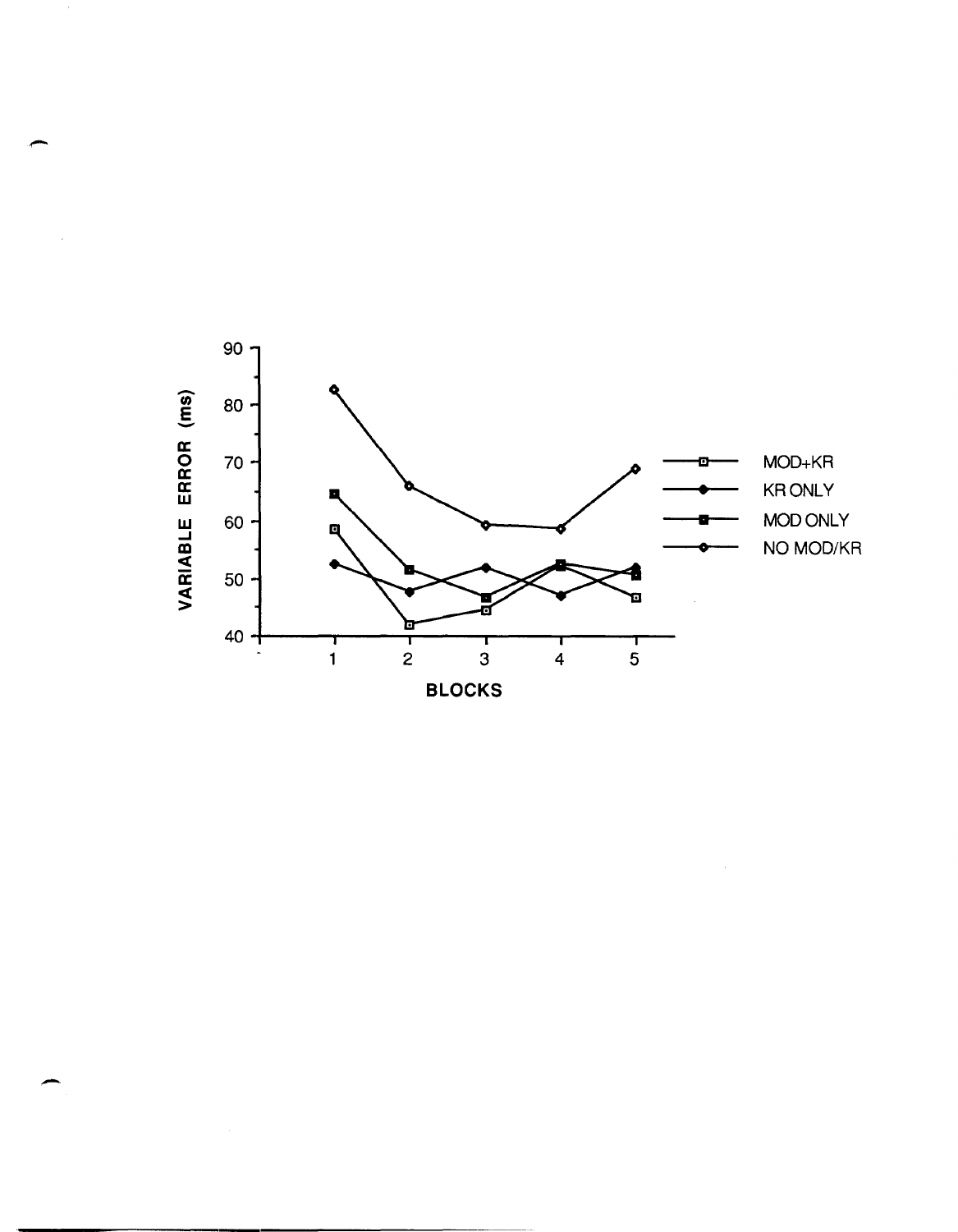E-mail: HARRISJA@UNCG.BITNET FAX: (919) 334-32:38

i j

--

-

Department of Exercise and Sport Science University of North Carolina at Greensboro Greensboro, NC 27412-5001 (919) 334-3031

November 15, 1991

Dear Colleague:

Congratulations! Your abstract has been accepted for oral presentation in one of the free communication sessions sponsored by the Research Consortium during the 1991 AAHPERD National Convention in Indianapolis. Your abstract will be included in the Research Quarterly for Exercise and Sport Supplement to be published and distributed to all subscribers early in 1992 prior to the convention. The RQES Supplement will also be on sale in the AAHPERD publication booth at the convention.

To enhance the quality of the free communication sessions please review the following suggestions as you plan your presentation:

1. Plan your presentation for 10 minutes. (You will be cut off at the end of 12 minutes to allow time for questions.)

2. Prepare slides or overhead transparencies witi care:

a. Slides should emphasize the important points. (Usually you do not need a slide that repeats exactly what you plan to state orally.)

b. Individual slides should convey a limited amount of information (e.g., a large correlation matrix or a ccmplex ANOVA table may be more distracting than useful in communicating to an audience in a short presentation).

c. Use large letters, numbers, and figures (large enough to be read easily from the back of a large classroom)

3. Prepare your presentation so that it will require a minimum of reading from a prepared text. (Perhaps the use of slides to key important points would be helpful) .

4. Practice your talk to ensure effective oral communication within the time limit.

5. Arrive at the assigned room at least fifteen minutes prior to the beginning of the session. Introduce yourself to the presider. Arrange your slides in the projector and preview them to ensure that they are in the appropriate sequence.